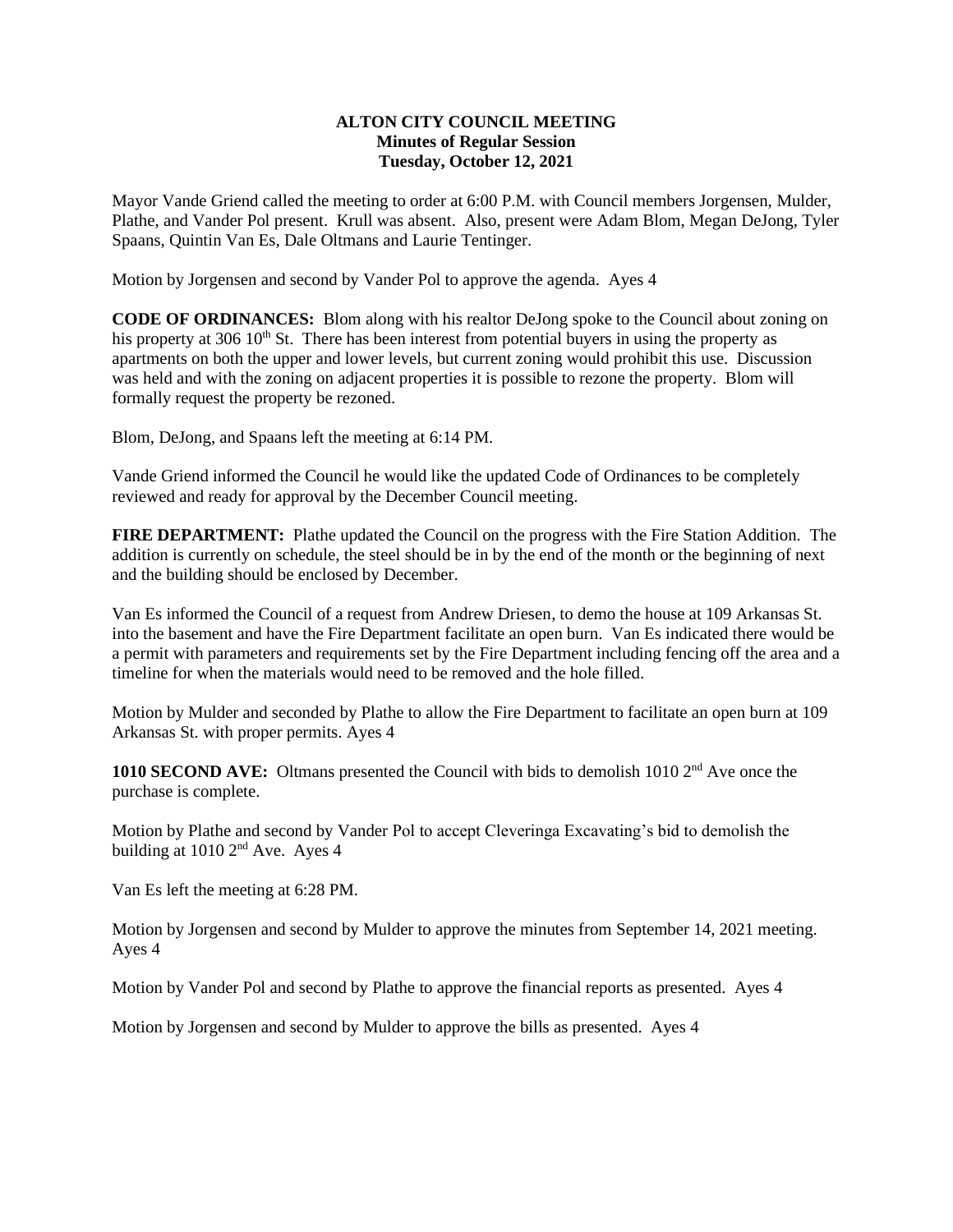## **OCTOBER 2021 ACCOUNTS PAYABLE**

| <b>VENDOR</b>                           | <b>PRODUCT/SERVICE</b>                   | <b>AMOUNT</b> |
|-----------------------------------------|------------------------------------------|---------------|
| A & M LAUNDRY INC                       | <b>LAUNDRY SERVICE</b>                   | \$56.89       |
| AFLAC                                   | AFLAC-PRE-TAX                            | \$383.71      |
| <b>AG PARTNERS</b>                      | <b>FUEL</b>                              | \$1,473.37    |
| AHLERS & COONEY, P.C.                   | ANNEXATION, AUDIT LETTER                 | \$520.00      |
| ALLEMAN, KATHERINE                      | UTILITY DEPOSIT REFUND                   | \$74.07       |
| <b>AMERICAN STATE BANK</b>              | FED/FICA TAX                             | \$9,836.11    |
| <b>ANALYTICAL &amp; CONSULTING</b>      | <b>COMPLIANCE TESTING</b>                | \$120.46      |
| <b>APGA SECURITY &amp; INTEGRITY</b>    | <b>DUES</b>                              | \$445.00      |
| <b>ARNOLD MOTOR SUPPLY</b>              | <b>BATTERIES</b>                         | \$383.97      |
| <b>BLACKTOP PAVING</b>                  | PAVING APPROACHES, PATCHING              | \$6,600.00    |
| <b>BOMGAARS</b>                         | <b>SUPPLIES</b>                          | \$31.97       |
| BORDER STATES INDUSTRIES, INC.          | SPLICE COVER, SPLICES                    | \$572.69      |
| <b>CENTURY BUSINESS PRODUCTS</b>        | <b>COPIER FEES</b>                       | \$55.09       |
| <b>CITY OF ORANGE CITY</b>              | LAW ENFORCEMENT, GAS CONTRACTS           | \$44,465.75   |
| <b>CITY OF ORANGE CITY</b>              | POOL MANAGEMENT                          | \$4,000.00    |
| <b>CLAYTON ENERGY CORPORATION</b>       | <b>GAS RESERVATION</b>                   | \$3,038.23    |
| <b>CLAYTON ENERGY CORPORATION</b>       | <b>GAS COMMODITY</b>                     | \$7,876.84    |
| <b>CMBA ARCHITECTS</b>                  | <b>FIRE STATION SERVICES</b>             | \$6,787.38    |
| <b>CONNECTIONS INC</b>                  | <b>EMPLOYEE ASSISTANCE PROGRAM</b>       | \$81.27       |
| <b>DAKOTA RIGGERS &amp; TOOL SUPPLY</b> | SLING, CHAIN, PLIERS                     | \$286.17      |
| DEARBORN LIFE INS CO                    | <b>GROUP INSURANCE</b>                   | \$3,032.48    |
| DEWILD GRANT RECKERT & ASSOC            | NORTH CIRCUIT, GIS MAPPING, FIRE STATION | \$1,605.50    |
| DIAMOND VOGEL PAINT                     | <b>PAINT</b>                             | \$272.66      |
| <b>ECHO GROUP INC</b>                   | WIRE, CONDUIT, ELBOWS, ADAPTERS          | \$1,797.59    |
| EILDERTS, ALLAN                         | UTILITY CREDIT REFUND                    | \$228.25      |
| FRANSYL EQUIPMENT CO., INC.             | <b>TRUCK MAINTENANCE</b>                 | \$1,101.55    |
| <b>JOHN GLANZ</b>                       | <b>ELECTRIC REBATE</b>                   | \$25.00       |
| GOUL, BRAD                              | UTILITY DEPOSIT REFUND                   | \$57.91       |
| <b>GROEBNER &amp; ASSOCIATES INC</b>    | EXCESS FLOW VALVES, LOCATE WIRE          | \$738.22      |
| <b>HANSEN BODY SHOP</b>                 | <b>TRUCK REPAIRS</b>                     | \$1,514.20    |
| <b>JIM HENTGES</b>                      | SIDEWALK REPLACEMENT REBATE              | \$373.00      |
| <b>IOWA DEPT OF TRANSPORTATION</b>      | <b>BLADE INSERT</b>                      | \$301.36      |
| <b>IOWA STATE TREASURER</b>             | <b>STATE TAX</b>                         | \$1,611.00    |
| <b>IPERS COLLECTIONS</b>                | <b>IPERS</b>                             | \$6,615.41    |
| <b>JANITOR'S CLOSET</b>                 | <b>SUPPLIES</b>                          | \$280.78      |
| <b>JELLEMA CONSTRUCTION</b>             | <b>CONCRETE - GARAGE</b>                 | \$5,625.26    |
| KLAY LAW TRUST ACCOUNT                  | DEKOCK BUILDING PURCHASE                 | \$10,000.00   |
| KLAY, VELDHUIZEN, BINDNER, DEJONG       | <b>LEGAL FEES</b>                        | \$467.30      |
| <b>KOPETSKYS ACE</b>                    | ORGANIZER, SUPPLIES                      | \$29.97       |
| <b>KUSTOM PAINTING</b>                  | PAINT BANDSHELL                          | \$4,375.00    |
| MID SIOUX OPPORTUNITY                   | PROJECT SHARE                            | \$120.00      |
| MIDAMERICAN ENERGY                      | <b>STREET LIGHTS</b>                     | \$247.12      |
| MISSOURI RIVER ENERGY SERVICES          | <b>ELECTRIC</b>                          | \$30,245.57   |
| MUNICIPAL UTIL-BILLS                    | <b>UTILITIES</b>                         | \$1,515.95    |
| <b>NCC</b>                              | <b>EMS TRAINING</b>                      | \$20.00       |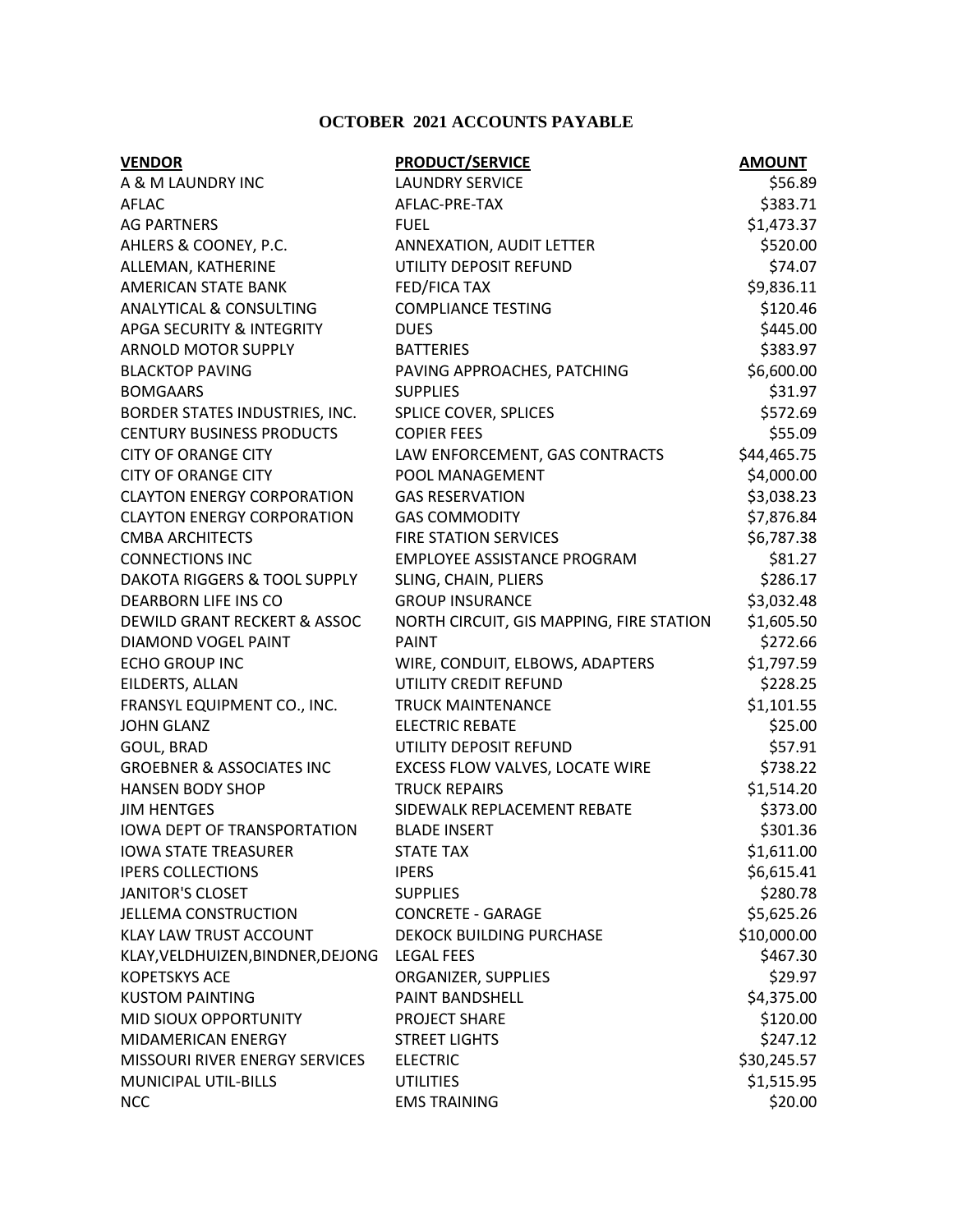| NEAL CHASE LUMBER CO            | SUPPLIES, LAWN SEED              | \$783.42               |
|---------------------------------|----------------------------------|------------------------|
| NO STREAKING INC                | <b>WINDOW CLEANING</b>           | \$89.00                |
| NOTEBOOM ELECTRIC               | PHOTO CELL                       | \$32.75                |
| ORANGE CITY MUNICIPAL UTILITIES | <b>BULK WATER</b>                | \$7,741.64             |
| ORANGE CITY HEALTH SYSTEM       | PARAMEDIC ASSIST                 | \$136.00               |
| <b>ORANGE CITY SANITATION</b>   | <b>GARBAGE HAULING</b>           | \$7,055.30             |
| PAYROLL                         | PAYROLL 09/30/2021               | \$31,037.58            |
| PEFA, INC                       | <b>GAS COMMODITY</b>             | \$2,645.46             |
| PREMIER COMMUNICATIONS          | <b>IT SERVICES</b>               | \$600.00               |
| REISETTER, ANNA                 | UTILITY DEPOSIT REFUND           | \$203.87               |
| SIOUXLAND PRESS                 | <b>PUBLICATIONS</b>              | \$196.75               |
| TREASURER - STATE OF IOWA       | <b>WATER EXCISE TAX</b>          | \$1,433.00             |
| TREASURER - STATE OF IOWA       | <b>SALES TAX</b>                 | \$2,315.00             |
| TRI-STATE OVERHEAD SALES INC    | <b>DOOR MAINTENANCE</b>          | \$945.00               |
| U.S. POSTMASTER                 | <b>POSTAGE</b>                   | \$500.00               |
| UNITYPOINT CLINIC-OCC MED       | <b>DRUG TEST</b>                 | \$42.00                |
| UTILITY EQUIPMENT CO.           | RISERS, GRATES, INSERTS          | \$4,740.22             |
| VANRAVENSWAAY, DIANA            | UTILITY DEPOSIT REFUND           | \$70.26                |
| <b>VERIZON</b>                  | <b>CELL PHONES</b>               | \$385.66               |
| <b>VISA</b>                     | CONTROLLER, SOFTWARE, TRAINING   | \$1,644.60             |
| WELLMARK BLUE CROSS/BLUE        |                                  |                        |
| <b>SHIELD</b>                   | <b>GROUP INSURANCE</b>           | \$10,542.19            |
| <b>WESCO DISTRIBUTION, INC.</b> | JUNCTION BOXES, VOLTAGE DETECTOR | \$2,795.00             |
| <b>WEST IOWA TELEPHONE</b>      | TELEPHONE, FAX, INTERNET         | \$599.39               |
| WHITE HOUSE PROPERTIES          | SIDEWALK REPLACEMENT REBATE      | \$320.00<br>\$3,000.00 |
| WILLIAMS & CO                   | <b>AUDIT</b>                     |                        |
|                                 | <b>TOTAL ACCOUNTS PAYABLE</b>    | \$239,144.14           |

**EQUIPMENT:** Oltmans presented the Council with quotes for a new pick-up which was budgeted.

Motion by Mulder and second by Vander Pol to accept the bid from Mouw Motor for a 2022 Ford F-250. Ayes 4

**FISCAL YEAR 21 ANNUAL FINANCE-REPORT:** Oltmans presented, and the Council reviewed the Annual Finance Report for Fiscal Year 21.

Motion by Vander Pol and second by Jorgensen to approve the Fiscal Year 21 Annual Finance Report. Ayes 4

**ANNUAL URBAN RENEWAL REPORT:** Oltmans presented the Annual Urban Renewal Report.

Motion by Jorgensen and second by Plathe to approve the Annual Urban Renewal Report as submitted. Ayes 4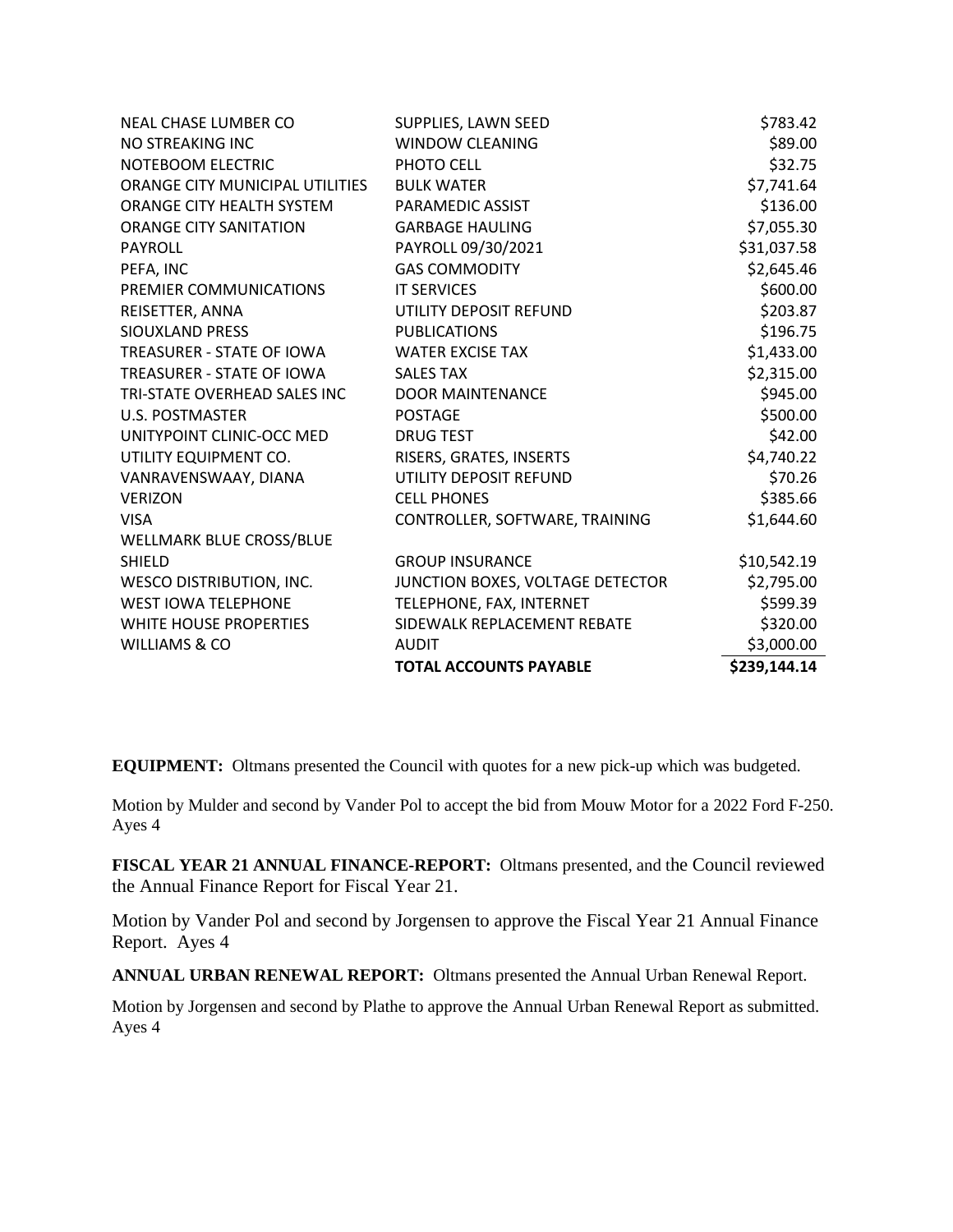**TIF DEBT CERTIFICATION:** Oltmans presented the 2021 Urban Renewal District FVM2-1 Certification.

Motion by Jorgensen and second by Mulder to approve the Urban Renewal District FVM2-1 2021 TIF Certification. Ayes 4

**FUND TRANSFERS:** Oltmans informed the Council of an overpayment from the Global TIF Fund to the utility fund loan repayments and the need to transfer the money back.

**RESOLUTION 21-43 "A RESOLUTION OF THE CITY COUNCIL OF ALTON, IOWA TRANSFERRING FUNDS FROM CAPITAL INDUSTRIAL PARK, WATER, ELECTRIC, AND GAS FUNDS TO THE TIF GLOBAL FUND"** was introduced and moved for adoption by Council Member Vander Pol. Plathe seconded the motion to adopt.

On roll call vote: Ayes: Vander Pol, Plathe, Mulder, Jorgensen Nays: None Absent: Krull

Whereupon the Mayor declared the Resolution duly adopted

**LIQUOR LICENSE:** The Yard Bar & Grill submitted a request for renewal of their liquor license with outdoor service and Sunday sales.

Motion by Jorgensen and second by Vander Pol to approve the liquor license with outdoor service and Sunday sales for The Yard Bar & Grill pending dram shop. Ayes 4

**PERSONNEL:** Oltmans presented to the Council, a letter from Al Willett informing the City of the sale of his business to Drew Heying at Van Englenhoven Insurance Agency. Heying has expressed interest in retaining the City's policy.

Motion by Plathe and second by Mulder to appoint Drew Heying with Van Englenhoven Insurance Agency as the City's insurance agent. Ayes 4

Oltmans informed the Council that he submitted a job description to the City's personnel advisor for review. After review, the City plans to start advertising for a lineman/gas operator position in February or March.

Oltmans presented the Library Board's decision to hire a new employee.

**RESOLUTION 21-44 "A RESOLUTION OF THE CITY COUNCIL OF ALTON, IOWA, SETTING WAGES FOR LIBRARY EMPLOYEES FOR FISCAL YEAR 2021-2022"** was introduced and moved for adoption by Council Member Jorgensen. Vander Pol seconded the motion to adopt.

On roll call vote: Ayes: Jorgensen, Vander Pol, Mulder, Plathe Nays: None Absent: Krull

Whereupon the Mayor declared the Resolution duly adopted